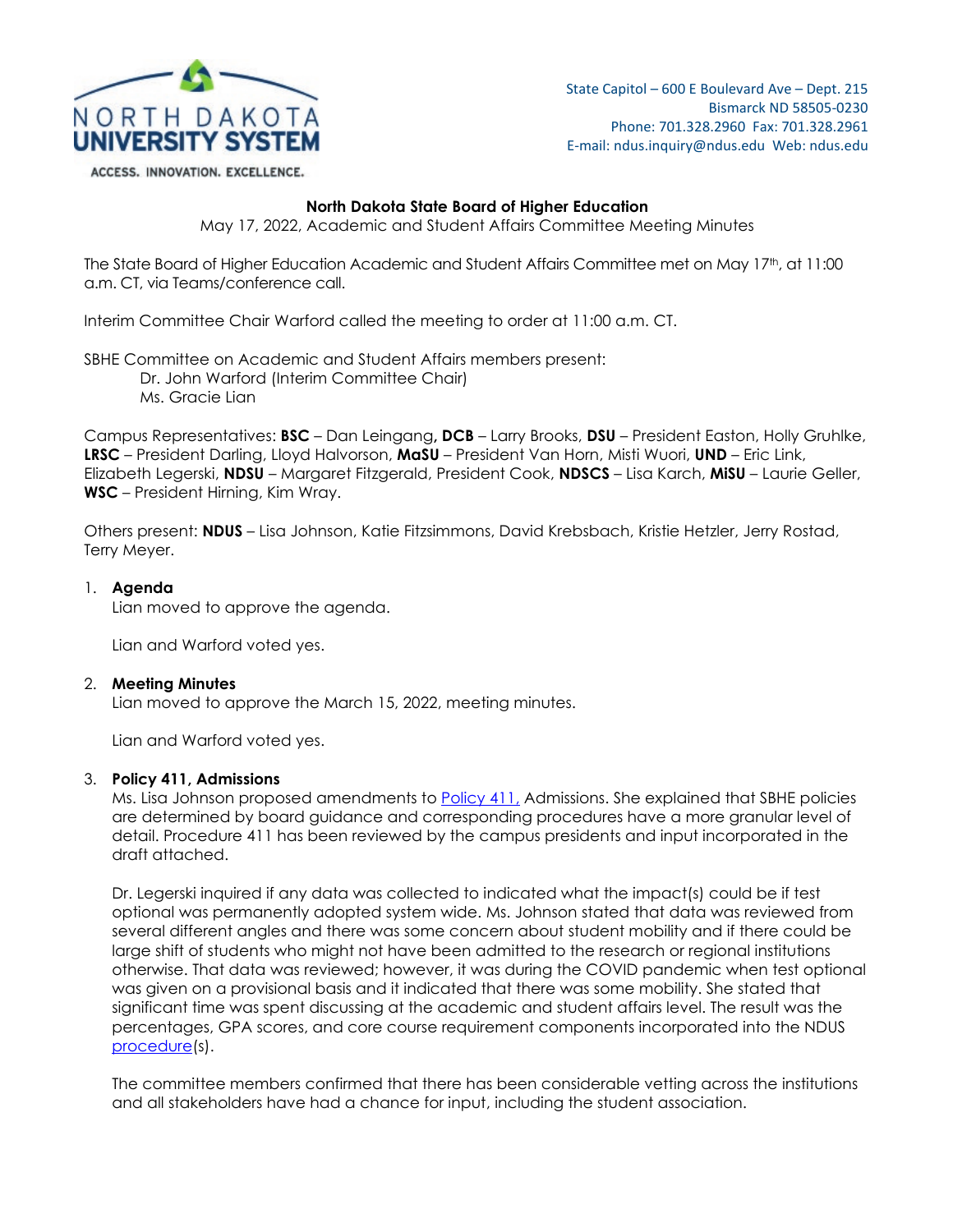Lian moved to recommend approval of Policy 411.

Lian and Warford voted yes.

# 4. **Tenure**

Ms. Lisa Johnson presented a recommendation for [tenure.](https://ndusbpos.sharepoint.com/:b:/s/NDUSSBHE/EQXt7ctolldKiVM8MkPBAFIBp8k3djfIxa6tPz50W9V5Qg?e=tAhiqY)

Lian moved to recommend approval of the tenure request as presented.

Lian and Warford voted yes.

## **# Academic Requests**

New Academic Program Requests (final authorization at SBHE ASAC)

- 5. [DSU](https://ndusbpos.sharepoint.com/:b:/s/NDUSSBHE/EYHDS0smZk9PiKwdmZg2F78BHBgsXQY8mU7q-B5zWc4JeA?e=qucLM6)
	- a. Minor in Addiction Studies
	- b. B.B.A. in Esports Administration
	- c. B.A.S. in Esports and Business

Lian moved to approve DSU's new program requests as presented.

Lian and Warford voted yes.

- 6. [NDSU](https://ndusbpos.sharepoint.com/:b:/s/NDUSSBHE/EWaRhrt2nzhHpSL1yFC3jNIB5QrL-K9lZSOTaTGiBINBQQ?e=lSXwXn)
	- a. UG Certificate in Organizational Leadership

Lian moved to approve NDSU's new program request as presented.

Lian and Warford voted yes.

## 7. [WSC](https://ndusbpos.sharepoint.com/:b:/s/NDUSSBHE/EYTC8NLwRWpAtUIV_bXyZ8QBHQSVZDrfjhCxPo9CDONONQ?e=y8eecN)

a. A.A.S. in Electronics & Industrial Controls

Lian moved to approve WSC's new program request as presented.

Lian and Warford voted yes.

Academic Program Termination (final authorization at SBHE ASAC)

- 8. [NDSU](https://ndusbpos.sharepoint.com/:b:/s/NDUSSBHE/EZRAFtl7-jxEnTid5x4lYpcBUIXdaVe_b4iQ3BfZ9prFnw?e=H7SwG4)
	- a. M.A. in Theatre Arts
	- b. M.S. in Nursing

Lian moved to approve NDSU's program termination request as presented.

Lian and Warford voted yes.

## **Information/Discussion/Reports**

9. [Strategic Themes update](https://ndusbpos.sharepoint.com/:w:/s/NDUSSBHE/EaAiUcR7TRlFqql3HAAn9-EB1YBeXnLiN-SDsYMaK1rD_A?e=oJLiSX)

Ms. Johnson reviewed the strategic themes for the upcoming board retreat on May 25th. She explained they are divided into approximately 6 topic areas each led by a board member with support from Vice Chancellors and support staff from the system office. The topics highlighted green were prioritized and will have ongoing discussions. Interim Committee Chair Warford stated that all